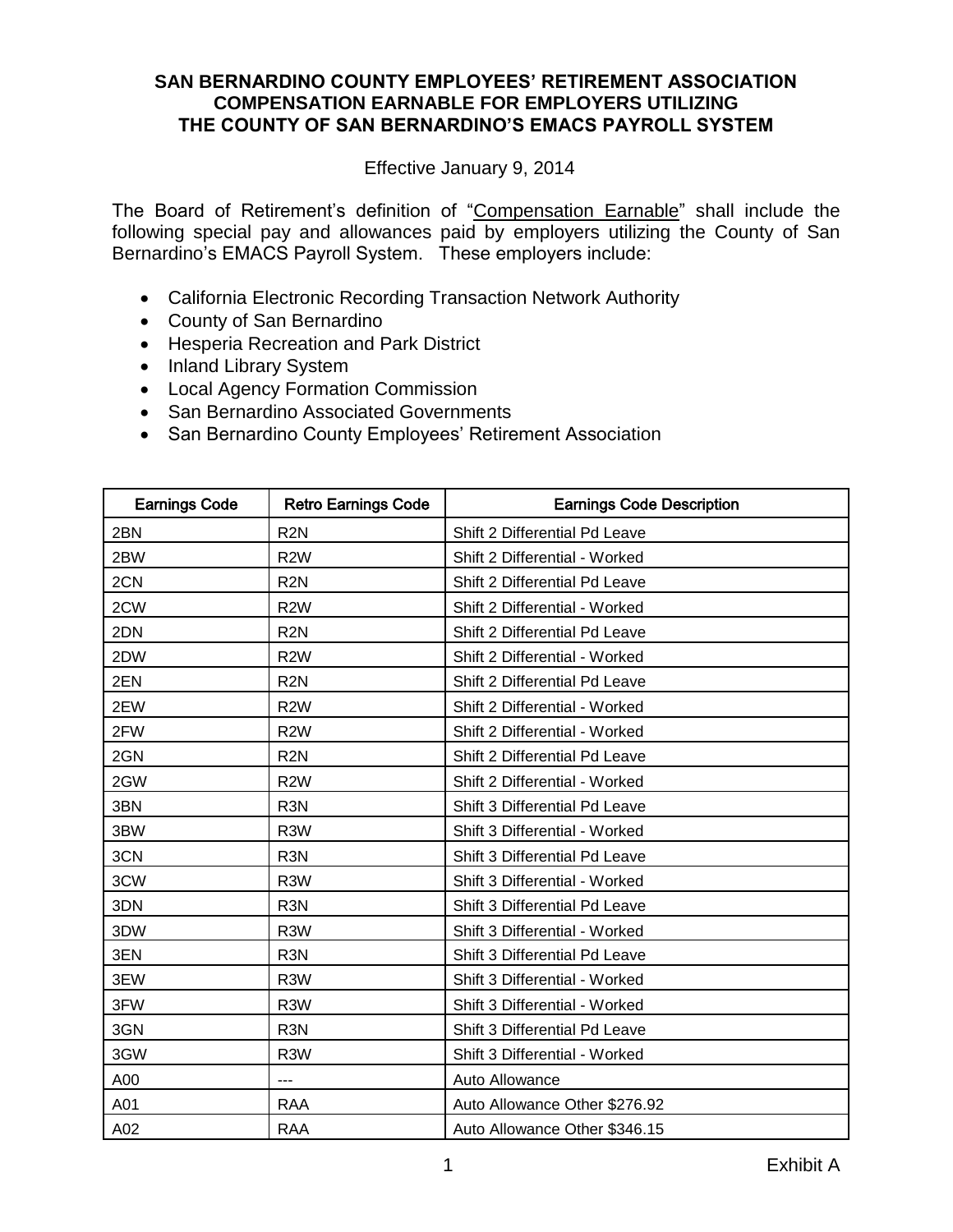| A03             | <b>RAA</b>      | Auto Allowance - SANBAG               |
|-----------------|-----------------|---------------------------------------|
| A04             | <b>RAA</b>      | Auto Allowance - SG R&P Admin         |
| A05             | <b>RAA</b>      | Auto Allowance - Hsp R&P Supt         |
| A06             | <b>RAA</b>      | Auto Allowance All                    |
| A07             | <b>RAA</b>      | Auto Allow - 1st Dist Sup             |
| BL <sub>0</sub> | ---             | <b>Bilingual - Contract</b>           |
| BL <sub>1</sub> | <b>RBB</b>      | <b>Bilingual - Daily</b>              |
| BL <sub>2</sub> | <b>RBB</b>      | Bilingual - Verbal                    |
| BL <sub>3</sub> | <b>RBB</b>      | <b>Bilingual - Written</b>            |
| BL <sub>4</sub> | <b>RBB</b>      | <b>Bilingual - Technical</b>          |
| BL <sub>5</sub> | <b>RBB</b>      | <b>Bilingual - Sheriff Trans</b>      |
| BL <sub>6</sub> | <b>RBB</b>      | Bilingual - \$40                      |
| BL7             | <b>RBB</b>      | Bilingual - \$45                      |
| BL <sub>8</sub> | <b>RBB</b>      | Bilingual - \$50                      |
| BL <sub>9</sub> | <b>RBB</b>      | Bilingual - CSA70                     |
| <b>BLF</b>      | <b>RBB</b>      | <b>Bilingual 12 Hours</b>             |
| <b>BLP</b>      | <b>RBB</b>      | <b>Bilingual 11 Hours</b>             |
| BN <sub>2</sub> | <b>RBB</b>      | <b>Bilingual - Prorated Verbal</b>    |
| BN <sub>3</sub> | <b>RBB</b>      | <b>Bilingual - Prorated Written</b>   |
| BN4             | <b>RBB</b>      | <b>Bilingual - Prorated Technical</b> |
| C <sub>00</sub> | ---             | <b>Cell Allowance</b>                 |
| CO <sub>1</sub> | RY1             | Standby CNT - \$2.50                  |
| CO <sub>2</sub> | RY1             | Standby CNT-\$3.50                    |
| CO <sub>3</sub> | RY1             | Standby CNT - Min Wage                |
| CO <sub>4</sub> | RY1             | Standby CNT \$45.00                   |
| C <sub>05</sub> | RC <sub>1</sub> | On Call CNT - \$2.50                  |
| CO6             | RC1             | On Call CNT - \$3.25                  |
| C12             | <b>RDM</b>      | Weekend CNT Diff - \$3.00             |
| C17             | <b>RCE</b>      | <b>Cellular Device Allowance</b>      |
| C18             | <b>RCE</b>      | <b>Cellular Device SANBAG</b>         |
| CAA             | <b>RCA</b>      | Cashout Admin - Automatic             |
| CAE             | <b>RAE</b>      | Cashout Admin - Earnable Comp         |
| CAL             | <b>RAC</b>      | Cashout Annual - Earnable Comp        |
| CAT             | <b>RAT</b>      | Cashout Aty - Earnable Comp           |
| CB1             | ---             | Call Back - 2 Times BRP               |
| CB <sub>2</sub> | ---             | Call Back - 3 Times BRP @ Prm         |
| <b>CHE</b>      | <b>RHE</b>      | Cashout Hol - Earnable Comp           |
| <b>CSB</b>      | ---             | Cashout Sick BFPD - EC                |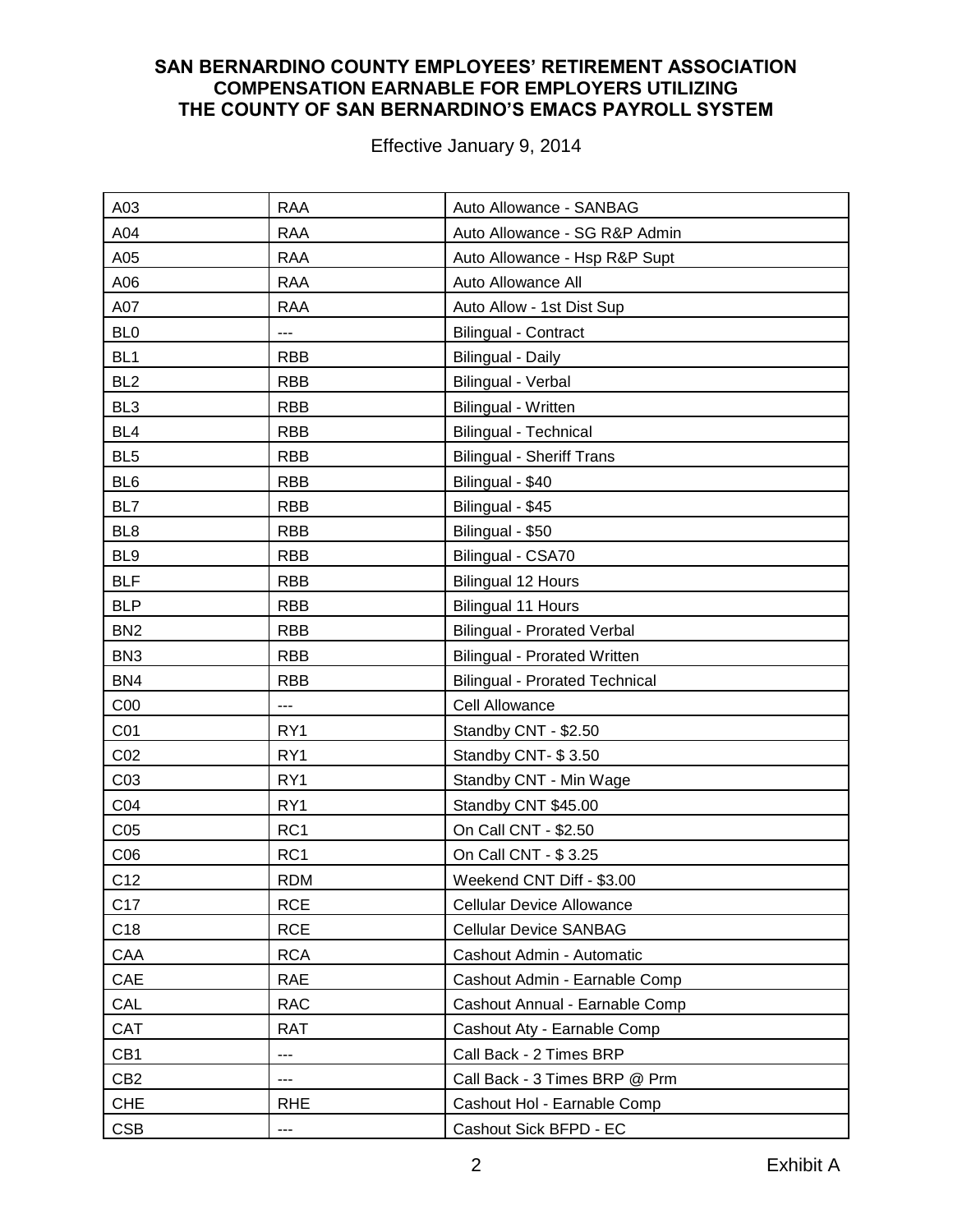| <b>CSE</b>      | ---             | Cashout Self Gov Leave - EC           |
|-----------------|-----------------|---------------------------------------|
| <b>CVE</b>      | <b>RVE</b>      | Cashout Vac - Earnable Comp           |
| D01             | <b>RDN</b>      | <b>Nurses Unit</b>                    |
| D02             | <b>RDC</b>      | <b>Charge Nurse</b>                   |
| D03             | <b>RDH</b>      | Child Abuse Hotline                   |
| D04             | <b>RDA</b>      | <b>Inpatient Assignment</b>           |
| D06             | ---             | Lab Tech \$10/Call                    |
| D07             | ---             | Lab Tech \$16                         |
| D08             | ---             | Lab Tech \$32                         |
| D <sub>09</sub> | <b>RDM</b>      | <b>Medical Support Wknd</b>           |
| D <sub>10</sub> | <b>RDR</b>      | <b>Resident Pay</b>                   |
| D11             | <b>RDF</b>      | Flight Pay - Pilots                   |
| D12             | <b>RDF</b>      | Flight Pay - Observer                 |
| D13             | <b>RDP</b>      | <b>BG Paramedic Diff - Full Time</b>  |
| D14             | <b>RDP</b>      | <b>BG Paramedic Diff - Relief</b>     |
| D <sub>15</sub> | <b>RDZ</b>      | <b>BG Diff - Haz Mat Team</b>         |
| D18             | ---             | Resident Sergeant 10.5%               |
| D <sub>21</sub> | <b>RHZ</b>      | <b>BG Diff - Household Haz Waste</b>  |
| D <sub>22</sub> | <b>REU</b>      | ESU 5% Out of Class                   |
| D <sub>26</sub> | <b>RRB</b>      | Arson/Bomb Hazard Pay                 |
| D <sub>27</sub> | R <sub>27</sub> | Custodian Assignment Diff             |
| D <sub>28</sub> | <b>RDN</b>      | Nurses Unit 2                         |
| D <sub>29</sub> | R <sub>29</sub> | ClinicalTherapistDetFac               |
| D30             | <b>RMM</b>      | Gen Main Mechanic JuvDet              |
| D31             | <b>RHV</b>      | <b>High Voltage</b>                   |
| D32             | <b>RAM</b>      | AviationMechInspectAuth               |
| D33             | <b>RMI</b>      | Mobile Intensive Care RN              |
| D34             | R34             | Prob Div Dir Juv Hall                 |
| D35             | <b>RDP</b>      | <b>CSA70 Paramedic Diff Full Time</b> |
| D38             | ---             | <b>Atty Special Duty Pay</b>          |
| D39             | R39             | Coroner Recovery Team                 |
| D40             | ---             | Lead/Director                         |
| D41             | R41             | Fire Mechanics Diff \$0.20            |
| D42             | R42             | Fire Mechanics Diff \$0.50            |
| D43             | RMI             | Mobile Intensive Care 5%              |
| D44             | <b>R44</b>      | <b>CAHL Wknd</b>                      |
| D45             | R45             | CWSM 5% CAHL                          |
| D46             | <b>RCD</b>      | <b>Coroner Duties Pay</b>             |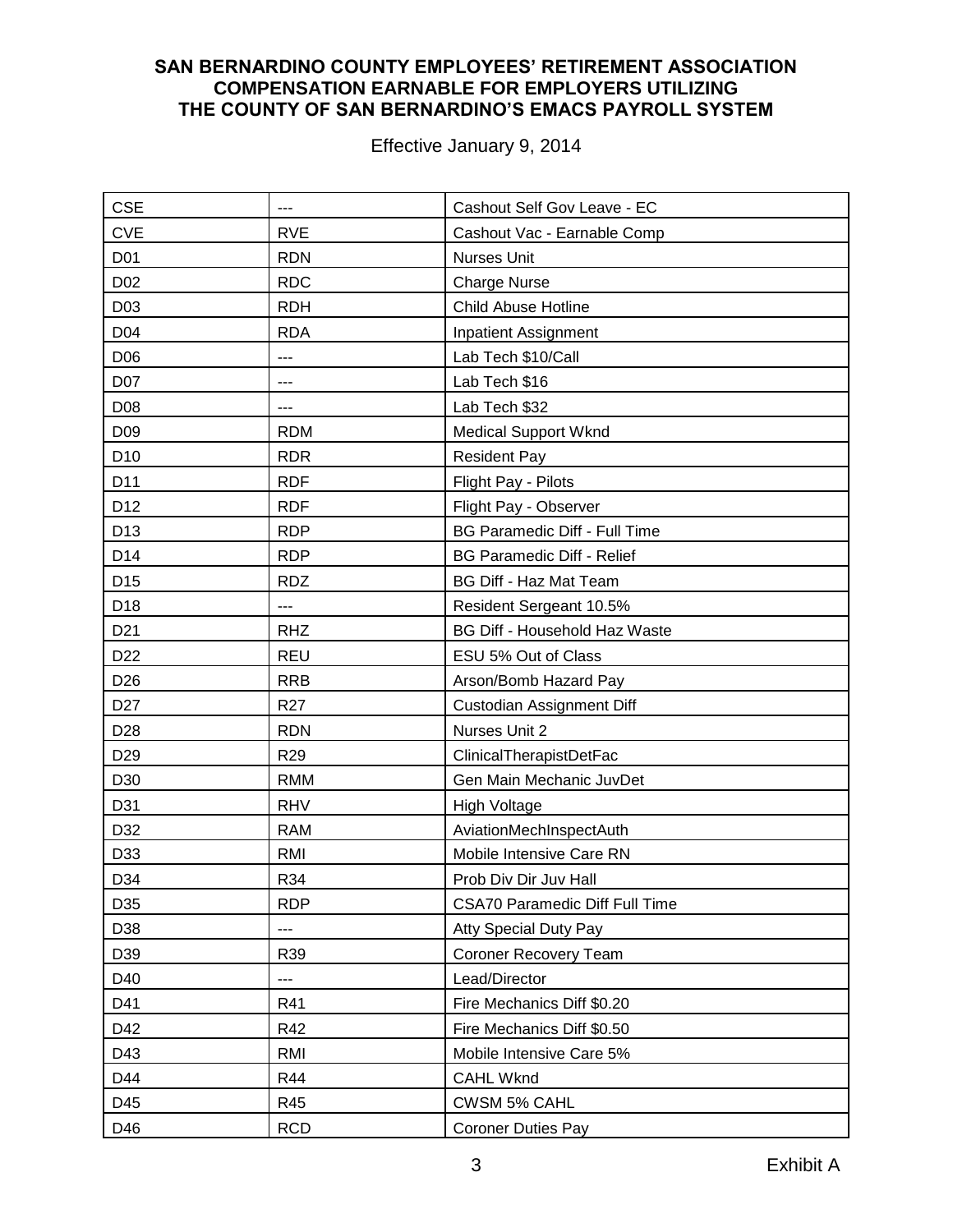| D47             | <b>RMT</b> | Motorcycle Traffic Ofr                |
|-----------------|------------|---------------------------------------|
| D48             | <b>RDZ</b> | BG Diff - HazMat Response Team        |
| D49             | R49        | Desert/Mountain Region Diff           |
| D <sub>50</sub> | <b>R50</b> | <b>River Div Battalion Chief Diff</b> |
| D <sub>51</sub> | <b>RUS</b> | <b>BG-Diff USAR Team Assigned</b>     |
| D <sub>52</sub> | <b>RUS</b> | <b>BG-Diff USAR Team Not Assigned</b> |
| D <sub>53</sub> | <b>RDZ</b> | <b>BG-Diff HazMat Team Assigned</b>   |
| D <sub>54</sub> | <b>RDZ</b> | <b>BG-Diff HazMat Tm Not Assigned</b> |
| D <sub>55</sub> | <b>R55</b> | <b>Field Training Officer</b>         |
| D <sub>56</sub> | <b>RDM</b> | Medical Support Wknd                  |
| D <sub>57</sub> | <b>RDZ</b> | EHS Diff - Household Haz Waste        |
| D <sub>58</sub> | <b>RMI</b> | Mobile Intensive Care RN2             |
| D60             | ---        | <b>BG Diff-Shift Trainer</b>          |
| D62             | <b>RDW</b> | <b>BG Diff-Certifications</b>         |
| <b>DAP</b>      | <b>RAP</b> | Arson/Bomb Hazard Pay                 |
| DC <sub>1</sub> | <b>RDW</b> | Certification Diff \$0.25             |
| DC <sub>2</sub> | <b>RDW</b> | Certification Diff \$0.50             |
| DC <sub>3</sub> | <b>RDW</b> | Certification Diff \$0.30             |
| DC4             | <b>RDW</b> | Certification Diff \$0.60             |
| DG4             | ---        | PSD Teacher I/II                      |
| <b>DHR</b>      | <b>RHO</b> | Human Res Officer ARMC                |
| <b>DPC</b>      | <b>RPC</b> | <b>Payroll Certification</b>          |
| <b>DPP</b>      | <b>RDX</b> | Preceptor Pay                         |
| E75             | <b>RSV</b> | 7.5% Atty V Differential              |
| ECB             | <b>REB</b> | Earnable Comp Base                    |
| ESV             | <b>RSV</b> | 5.0% Atty V / Supv Atty Diff          |
| FL <sub>1</sub> | ---        | Flex - Manual Pay                     |
| <b>FLP</b>      | <b>RLP</b> | Flexible Benefit Plan - PSDs          |
| <b>FLX</b>      | <b>RFX</b> | Flexible Benefit Plan Dollars         |
| <b>FOW</b>      | <b>ROW</b> | FBP Opt-out/Waive Dollars             |
| L <sub>00</sub> | <b>RLA</b> | Laptop Allowance - Contract           |
| M03             | ---        | Commission                            |
| M07             | ---        | <b>SANBAG Excess Retire Cash</b>      |
| M09             | ---        | Longevity Pay (ISD)                   |
| M20             | ---        | Miscellaneous Pay-EC                  |
| M24             | <b>RTO</b> | 5.0 % Trng Officer Incentive          |
| M25             | <b>RTO</b> | 7.5 % Trng Officer Incentive          |
| M26             | <b>RTO</b> | 10.0 % Trng Officer Incentive         |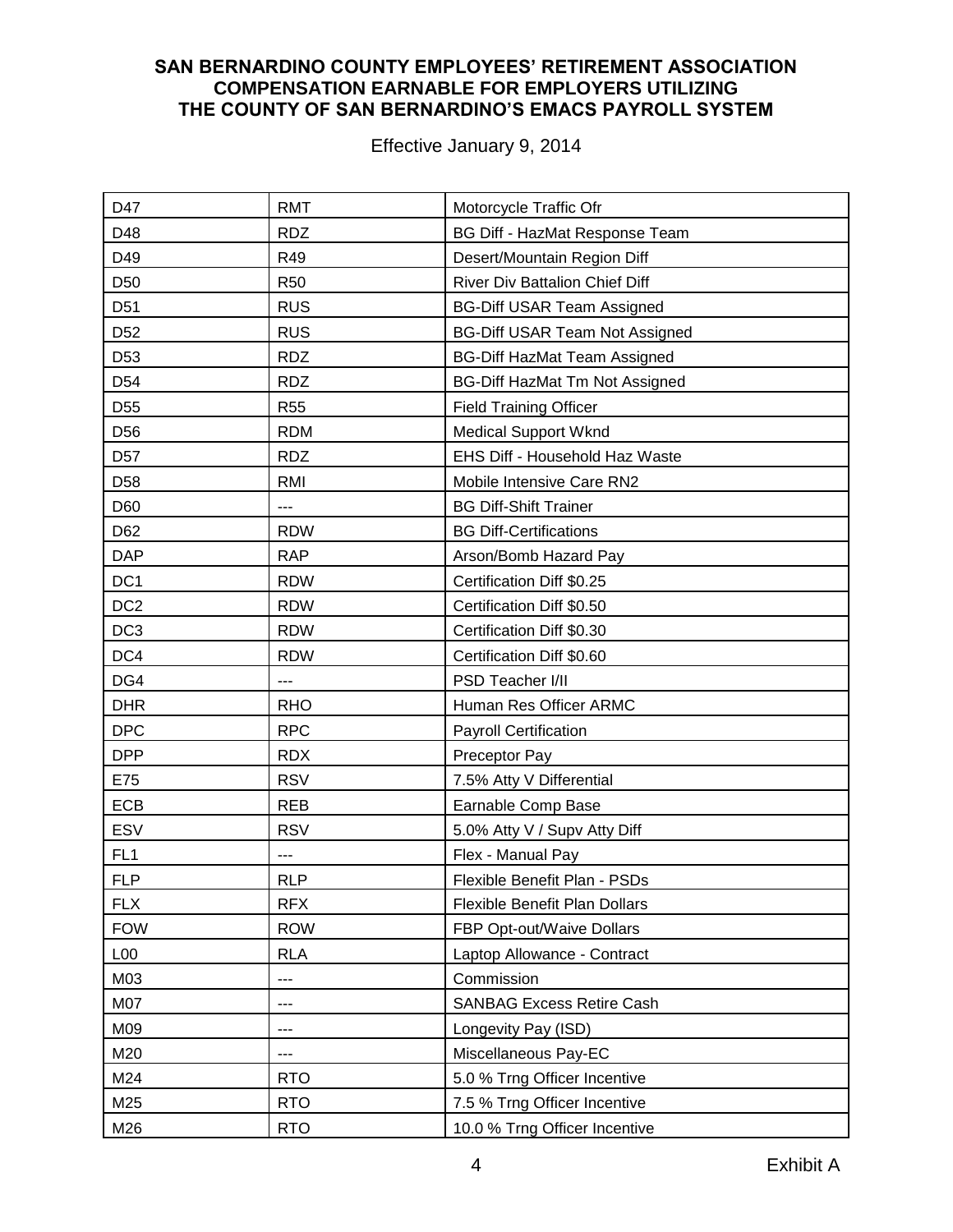| M27             | <b>RTO</b>      | 12.5 % Trng Officer Incentive          |
|-----------------|-----------------|----------------------------------------|
| M28             | ---             | Probation Officer Training Pay         |
| M36             | <b>RET</b>      | <b>EMS Training Differential 10%</b>   |
| M40             | <b>RSP</b>      | <b>BG Special Circumstances Pay</b>    |
| M42             | ---             | <b>Chaplain Housing Allowance</b>      |
| M43             | ---             | Sup Life Premium Allow                 |
| M44             | ---             | <b>VGUL Premium Allowance</b>          |
| M45             | <b>RET</b>      | <b>EMS Training Differential 12.5%</b> |
| ML <sub>2</sub> | <b>RLG</b>      | Longevity Pay 2%                       |
| ML4             | <b>RLG</b>      | Longevity Pay 4%                       |
| ML6             | <b>RLG</b>      | Longevity Pay 6%                       |
| ML8             | <b>RLG</b>      | Longevity Pay 8%                       |
| OC <sub>1</sub> | <b>ROC</b>      | On Call                                |
| OC <sub>2</sub> | <b>ROC</b>      | On Call - Safety                       |
| OC <sub>3</sub> | <b>ROC</b>      | On Call                                |
| OC4             | <b>ROC</b>      | On Call - Safety                       |
| OC <sub>5</sub> | RC <sub>5</sub> | On Call - SpDist                       |
| OC <sub>6</sub> | <b>ROC</b>      | On Call - 3.50                         |
| <b>OTH</b>      | <b>RTH</b>      | Firefighter Additional Pay             |
| <b>PHR</b>      | <b>RHR</b>      | Paid Holiday - MS Reported             |
| <b>PHS</b>      | <b>RHS</b>      | Paid Holiday - Straight Spec           |
| PK9             | RK <sub>9</sub> | Paid Canine Officer Pay                |
| <b>RCB</b>      | ---             | Retro - Call Back                      |
| <b>RDG</b>      | ---             | Retro - Diff PSD Teacher I/II          |
| <b>RGR</b>      | ---             | Retro - Earnable Comp                  |
| <b>RTC</b>      | ---             | Retirement - Excess Cash               |
| <b>RTL</b>      | ---             | Retro - Tool Allowance                 |
| <b>RTU</b>      | $---$           | Retro - Uniform Allowance              |
| S <sub>25</sub> | <b>RSA</b>      | 2.5% Special Assignment Comp           |
| S30             | <b>RSA</b>      | 3.0% Special Assignment Comp           |
| S35             | <b>RSA</b>      | 3.5% Special Assignment Comp           |
| S40             | <b>RSA</b>      | 4.0% Special Assignment Comp           |
| S45             | <b>RSA</b>      | 4.5% Special Assignment Comp           |
| S50             | <b>RSA</b>      | 5.0% Special Assignment Comp           |
| S55             | <b>RSA</b>      | 5.5% Special Assignment Comp           |
| S60             | <b>RSA</b>      | 6.0% Special Assignment Comp           |
| S65             | <b>RSA</b>      | 6.5% Special Assignment Comp           |
| S70             | <b>RSA</b>      | 7.0% Special Assignment Comp           |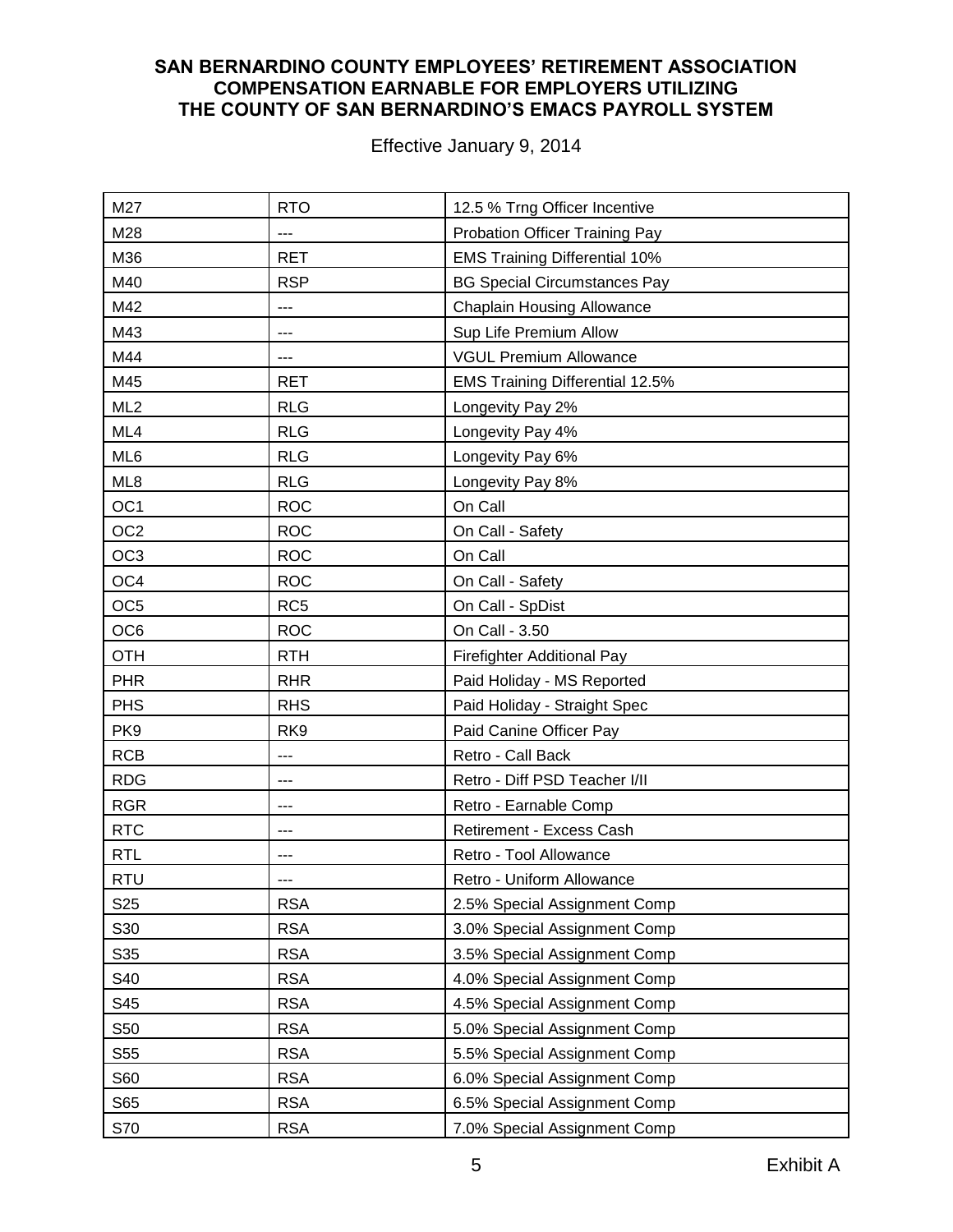| S75             | <b>RSA</b> | 7.5% Special Assignment Comp   |
|-----------------|------------|--------------------------------|
| <b>STV</b>      | <b>RTV</b> | Safety - Court Travel Time     |
| SY <sub>1</sub> | <b>RSB</b> | Standby                        |
| SY <sub>2</sub> | <b>RSB</b> | Standby - Minimum Wage         |
| SY <sub>3</sub> | <b>RSB</b> | Standby - Minimum Wage - Fire  |
| SY4             | RY4        | Standby - Amounts Only         |
| SY <sub>5</sub> | <b>RSB</b> | Standby                        |
| SY <sub>6</sub> | <b>RSB</b> | Standby - Minimum Wage         |
| SY7             | <b>RSB</b> | Standby - Critical             |
| <b>T01</b>      | ---        | Tool Allowance - Proration     |
| T02             | ---        | Tool Allowance - Mech Asst     |
| T03             | ---        | Tool Allowance - Equip Svcs    |
| T04             | ---        | Tool Allowance - Mtr Flt/Shr   |
| T05             | ---        | Tool Allowance - BG Non-Rep    |
| T06             | $- - -$    | Tool Allow - 935 Non-Safety    |
| <b>T07</b>      | ---        | Tool Allowance - Shr Avia Mech |
| U00             | ---        | Uniform Allowance - Flat       |
| U01             | ---        | Uniform Allowance - Proration  |
| U02             | ---        | Uniform Allowance - General    |
| U03             | ---        | Uniform Allowance - Safety     |
| U04             | ---        | Uniform Allowance - Safty Mgt  |
| U05             | ---        | Uniform Allowance - Barstw RP  |
| U06             | ---        | Uniform Allow-Brstw Fire Mgmt  |
| <b>U07</b>      | ---        | Uniform Allow-935 Firefighters |
| U08             | $---$      | Uniform Allowance \$390        |
| U09             | ---        | Uniform Sher Tng Specialist    |
| U10             | ---        | Uniform Boot Allowance         |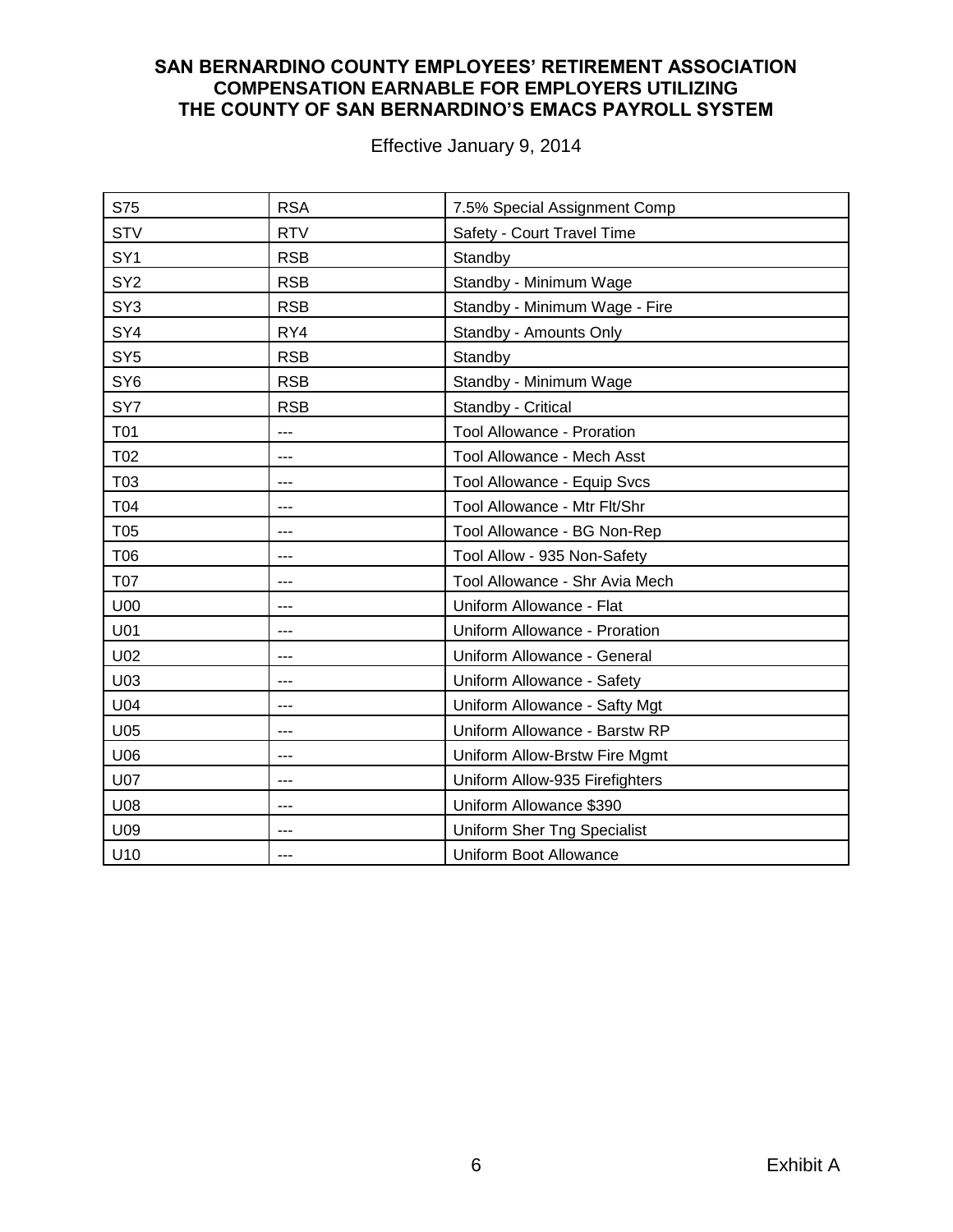# **SAN BERNARDINO COUNTY EMPLOYEES' RETIREMENT ASSOCIATION COMPENSATION EARNABLE FOR BARSTOW FIRE PROTECTION DISTRICT**

Effective January 9, 2014

The Board of Retirement's definition of "Compensation Earnable" shall include the following special pay and allowances paid by the Barstow Fire Protection District:

| <b>Earnings Code</b> | <b>Retro Earnings Code</b> | <b>Earnings Code Description</b>  |
|----------------------|----------------------------|-----------------------------------|
| BFDT3                | BFRD3                      | 3% Real Time Differential         |
| BFD <sub>17</sub>    | BFRB5                      | 5% Out of Class                   |
| BFDT6                | BFRD6                      | 6% Real Time Differential         |
| <b>BFAA</b>          | <b>BFRAA</b>               | Auto Allowances                   |
| <b>BFECB</b>         | <b>BFREB</b>               | Base Pay                          |
| <b>BFBLO</b>         | <b>BFRBL</b>               | Bilingual                         |
| BFM19                | BFR <sub>19</sub>          | Cash Distribution Pay             |
| <b>BFCHE</b>         | <b>BFRCH</b>               | Cashout-Holiday                   |
| <b>BFCSB</b>         | <b>BFRCS</b>               | Cashout-Sick                      |
| <b>BFCVE</b>         | <b>BFRCV</b>               | Cashout-Vacation                  |
| BFD37                | <b>BFRDT</b>               | Differential - EMT Pay            |
| BFD36                | <b>BFRDH</b>               | Differential - Haz Mat            |
| BFM11                | <b>BFRED</b>               | <b>Education Incentive Pay</b>    |
| <b>BFMED</b>         | <b>BFRFX</b>               | Flex Benefit Plan Dollars         |
| <b>BFOPT</b>         | <b>BFROP</b>               | Health and/or Dental Opt Out      |
| BFD16                | <b>BFRBP</b>               | Paramedic Pay                     |
| BFU00                |                            | <b>Uniform Allowance</b>          |
| <b>BFM10</b>         | ---                        | <b>Wellness Program Allowance</b> |
| BFD51                | BFR <sub>51</sub>          | Differential - USAR Team          |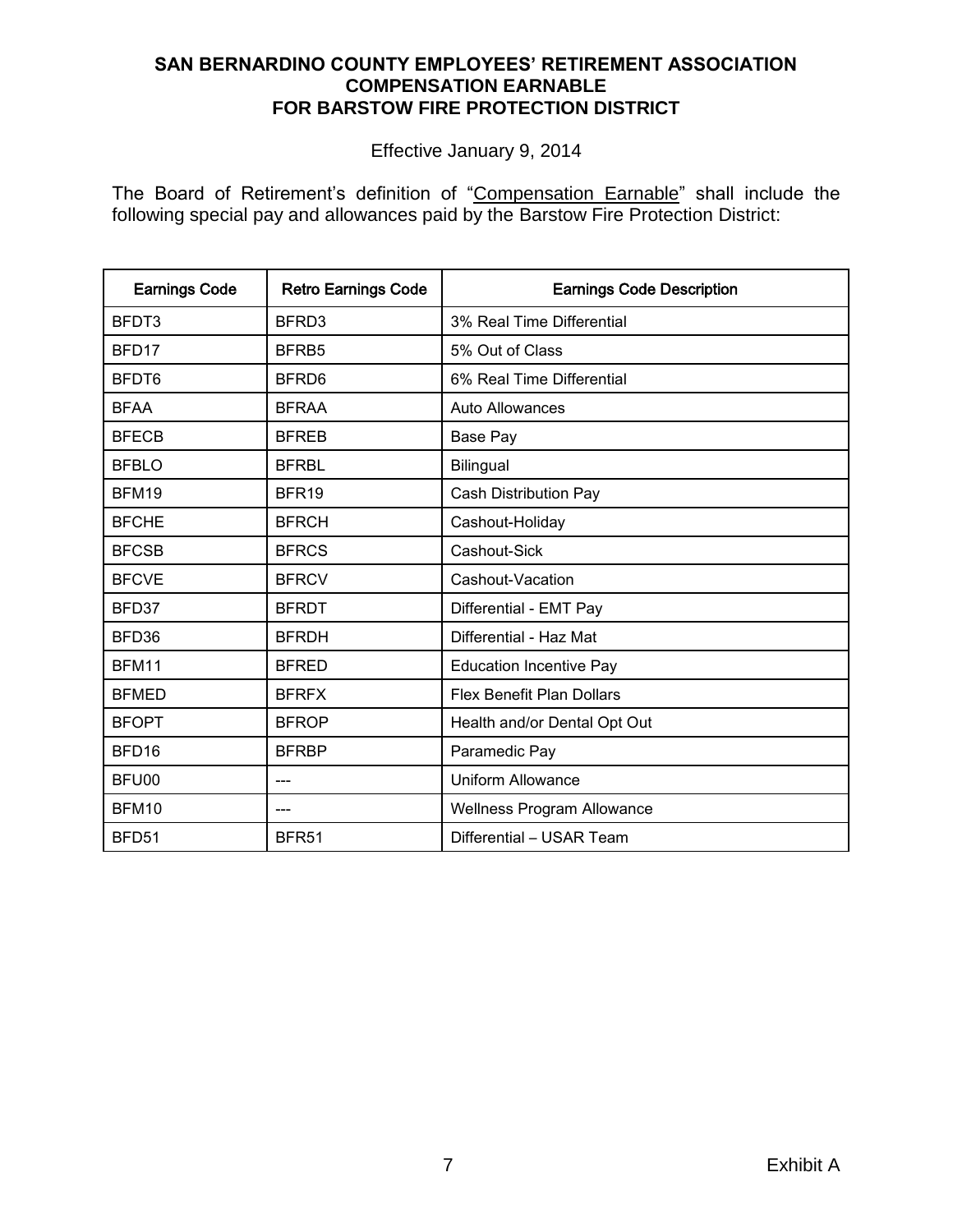#### **SAN BERNARDINO COUNTY EMPLOYEES' RETIREMENT ASSOCIATION COMPENSATION EARNABLE FOR THE CALIFORNIA STATE ASSOCIATION OF COUNTIES**

Effective January 9, 2014

The Board of Retirement's definition of "Compensation Earnable" shall include the following special pay and allowances paid by the California State Association of Counties:

| <b>Earnings Code</b> | <b>Retro Earnings Code</b> | <b>Earnings Code Description</b>                       |
|----------------------|----------------------------|--------------------------------------------------------|
| <b>CSINS</b>         | <b>CSRIN</b>               | Association Paid Medical and Dental Insurance Premiums |
| <b>CSAA</b>          | <b>CSRAA</b>               | Auto Allowances                                        |
| <b>CSECB</b>         | <b>CSREB</b>               | Base Pay                                               |
|                      |                            | Cash Out of Annually Accrued Vacation Leave (E/C up to |
| <b>CSAVL</b>         | <b>CSRAV</b>               | maximum annual accrual only)                           |
| <b>CSHIB</b>         | <b>CSRHB</b>               | <b>Health Insurance Buyouts</b>                        |
| <b>CSMA</b>          | <b>CSRMA</b>               | <b>Moving Allowance</b>                                |
| <b>CSPP</b>          | <b>CSRPP</b>               | Pay for Performance                                    |
| <b>CSTA</b>          | <b>CSRTA</b>               | <b>Transit Allowances</b>                              |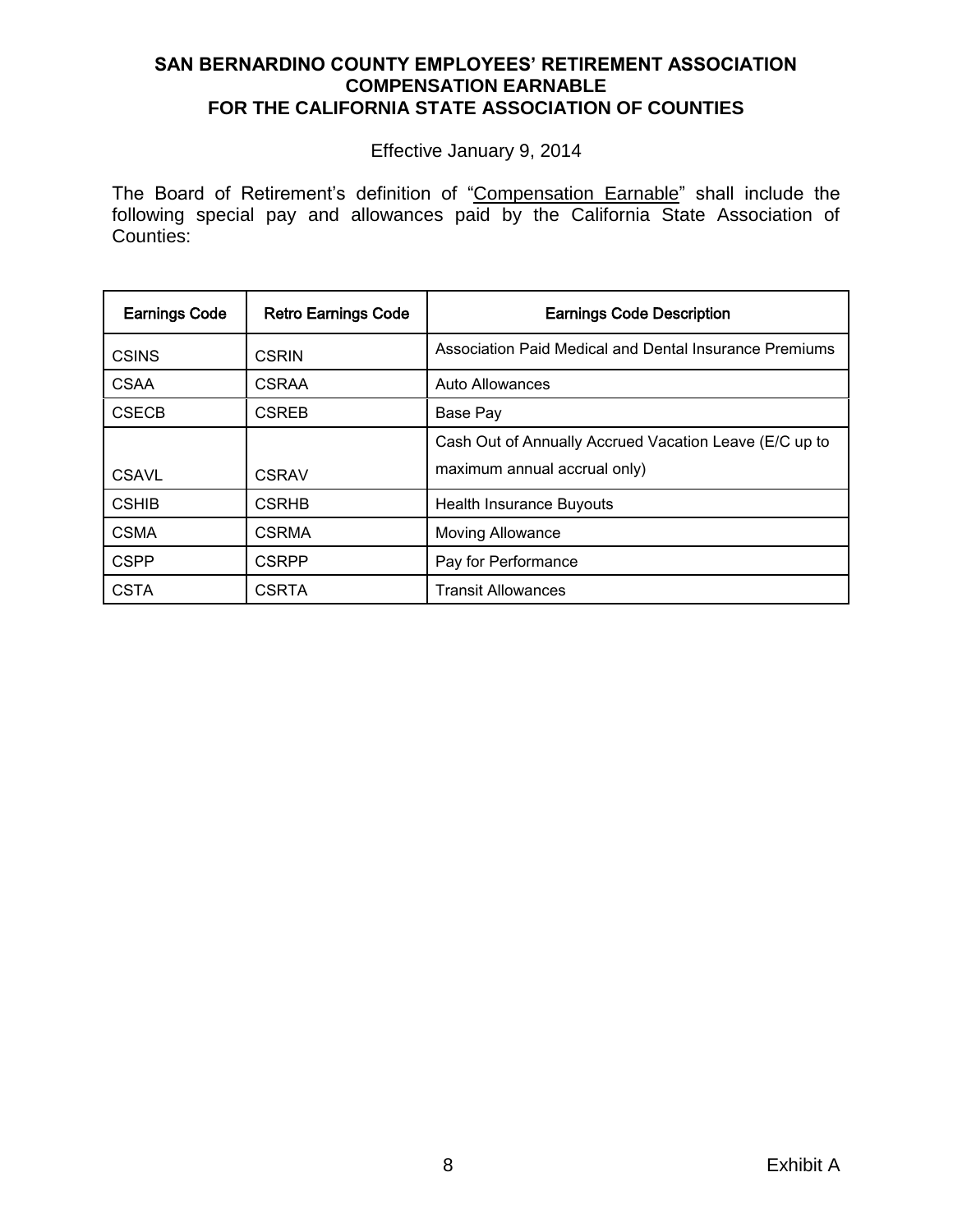#### **SAN BERNARDINO COUNTY EMPLOYEES' RETIREMENT ASSOCIATION COMPENSATION EARNABLE FOR THE CITY OF BIG BEAR LAKE**

Effective January 9, 2014

The Board of Retirement's definition of "Compensation Earnable" shall include the following special pay and allowances paid by the City of Big Bear Lake:

| <b>Earnings Code</b> | <b>Retro Earnings Code</b> | <b>Earnings Code Description</b>                           |
|----------------------|----------------------------|------------------------------------------------------------|
| <b>BBECB</b>         | <b>BBREB</b>               | <b>Basic Hourly Rate</b>                                   |
|                      |                            | Leave Accruals Cash Out (exclusive of leave cash out       |
| <b>BBACO</b>         | <b>BBRAC</b>               | after termination) E/C up to maximum annual accrual only   |
| <b>BBDP</b>          | <b>BBRDP</b>               | Differential Pay                                           |
|                      |                            | Educational Incentive/Paramedic Pay/EMS Coordinator        |
| <b>BBFB</b>          | <b>BBREP</b>               | Pay                                                        |
|                      |                            | Employer Paid Flexible Benefit Plan; Alternative Insurance |
| <b>BBFBP</b>         | <b>BBRFB</b>               | Benefit Program                                            |
| <b>BBIF</b>          | <b>BBRIF</b>               | Incentive Pay (e.g. Fitness)                               |
| <b>BBIP</b>          | <b>BBRIP</b>               | Incentive Pay (e.g. Bilingual)                             |
| <b>BBLP</b>          | <b>BBRLP</b>               | Longevity Pay                                              |
| <b>BBOCP</b>         | <b>BBROC</b>               | Out of Class Pay                                           |
| <b>BBPCB</b>         | <b>BBRPC</b>               | Discretionary Pay for Performance                          |
| <b>BBSB</b>          | <b>BBRSB</b>               | Stand-By Pay                                               |
| <b>BBUNI</b>         | <b>BBRUN</b>               | Uniform Allowance in Cash (no receipts required)           |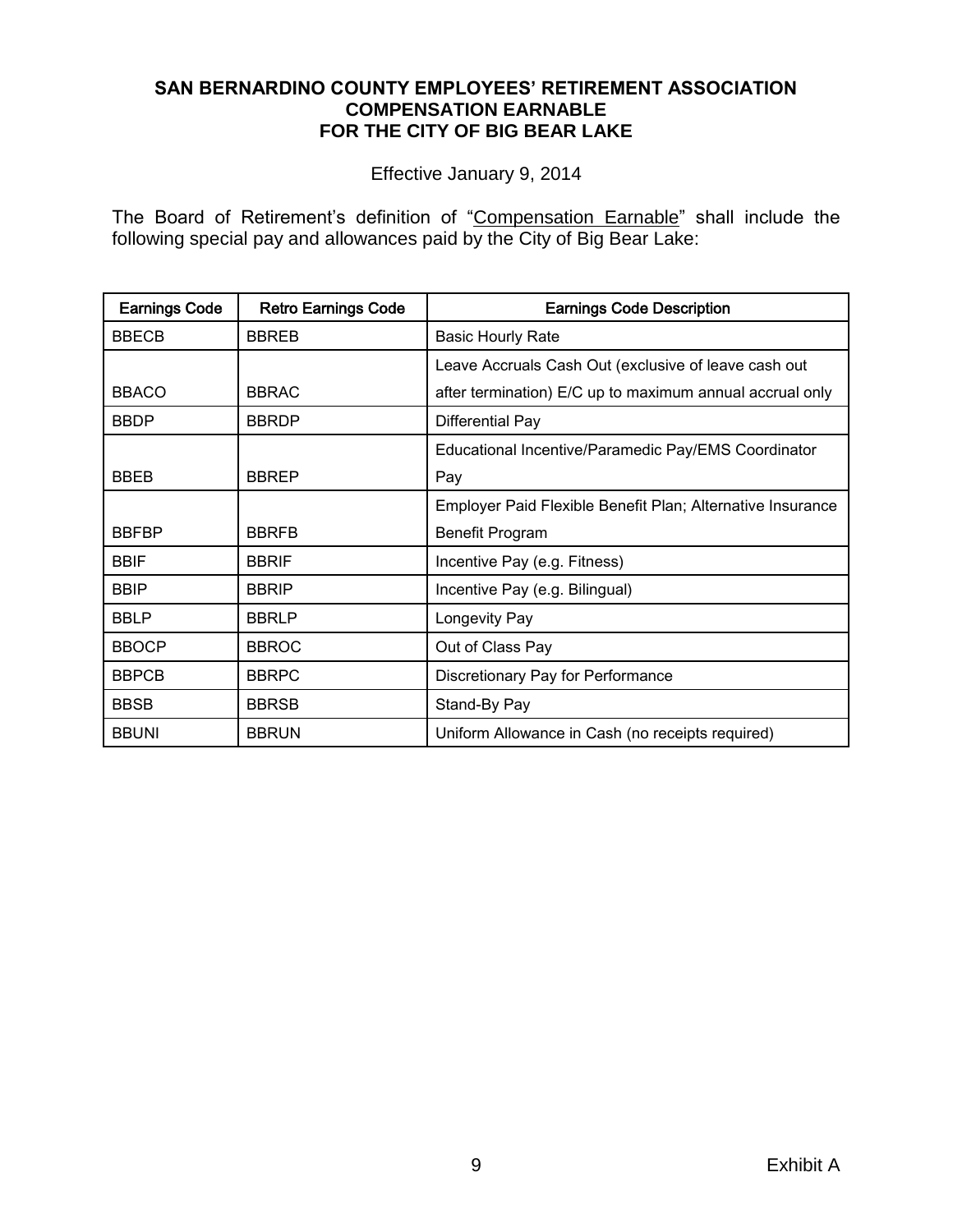# **SAN BERNARDINO COUNTY EMPLOYEES' RETIREMENT ASSOCIATION COMPENSATION EARNABLE FOR THE CITY OF CHINO HILLS**

Effective January 9, 2014

The Board of Retirement's definition of "Compensation Earnable" shall include the following special pay and allowances paid by the City of Chino Hills:

| <b>Earnings Code</b> | <b>Retro Earnings Code</b> | <b>Earn Code Description</b>                            |
|----------------------|----------------------------|---------------------------------------------------------|
| <b>CHAA</b>          | <b>CHRAA</b>               | Auto Allowance                                          |
| <b>CHECB</b>         | <b>CHREB</b>               | <b>Basic Hourly Rate</b>                                |
| <b>CHBL</b>          | <b>CHRBL</b>               | <b>Bilingual Pay</b>                                    |
| <b>CHBA</b>          | <b>CHRBA</b>               | <b>Boot Allowance</b>                                   |
| <b>CHCER</b>         | <b>CHRCP</b>               | <b>Certification Pay</b>                                |
| <b>CHFBP</b>         | <b>CHRFX</b>               | <b>Employer Paid Flexible Benefit Dollars</b>           |
| <b>CHOCD</b>         | <b>CHROC</b>               | On-Call Differential - for specific supervisory classes |
|                      |                            | On-Call Pay - Employees assigned to 24 hour On-Call     |
| <b>CHOC</b>          | CHR <sub>24</sub>          | Duty                                                    |
| <b>CHRTC</b>         | ---                        | <b>Retirement Excess Cash</b>                           |
| <b>CHSAP</b>         | <b>CHRSA</b>               | Special Assignment Pay                                  |
|                      |                            | Sick Leave Incentive - Cash out of sick leave, 96 hours |
| <b>CHSLI</b>         | CHRSL                      | maximum                                                 |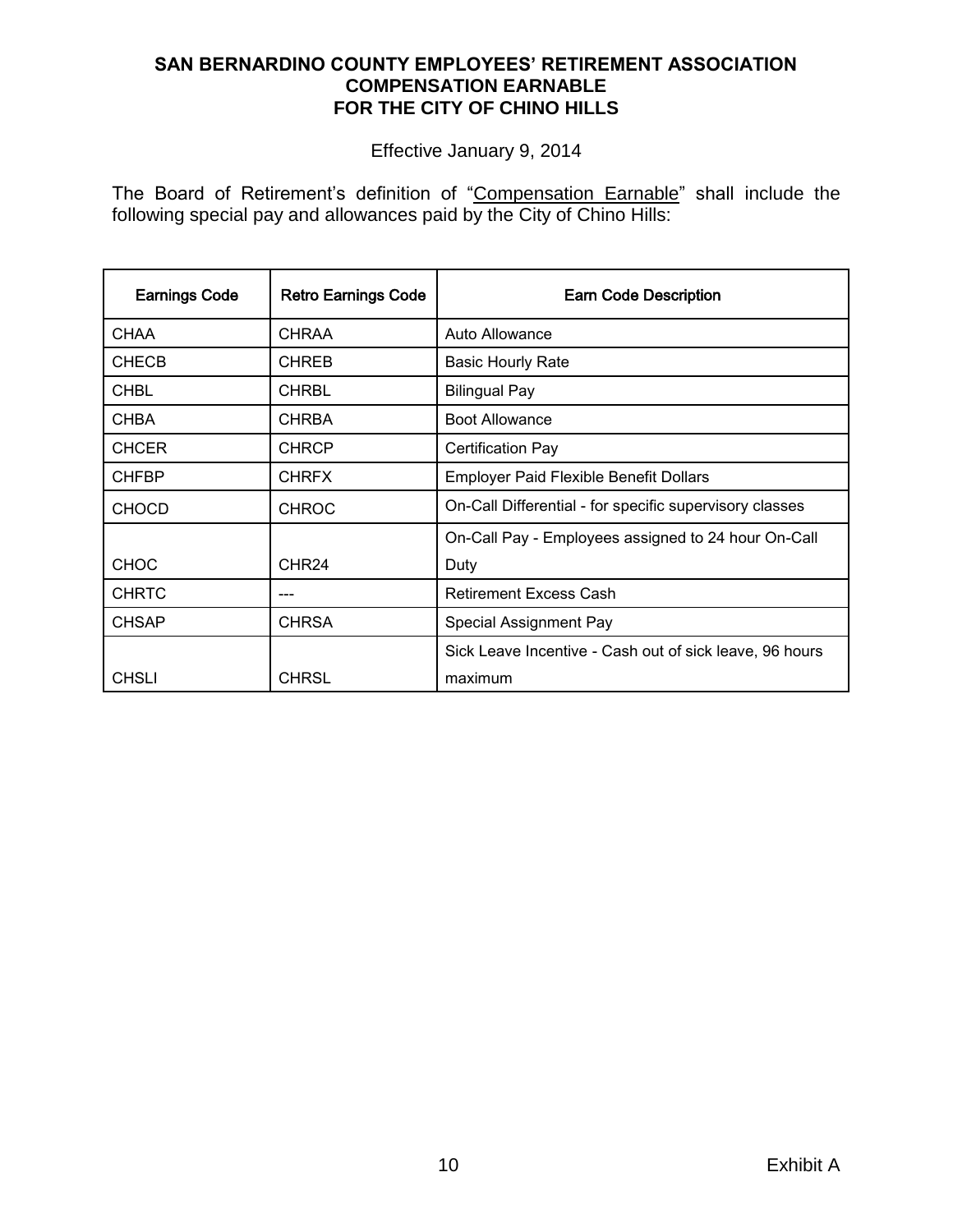# **SAN BERNARDINO COUNTY EMPLOYEES' RETIREMENT ASSOCIATION COMPENSATION EARNABLE FOR CRESTLINE SANITATION DISTRICT**

Effective January 9, 2014

The Board of Retirement's definition of "Compensation Earnable" shall include the following special pay and allowances paid by the Crestline Sanitation District:

| <b>Earnings Code</b> | <b>Retro Earnings Code</b> | <b>Earnings Code Description</b>     |
|----------------------|----------------------------|--------------------------------------|
| BL <sub>2</sub>      | <b>RBB</b>                 | Bilingual - Verbal                   |
| BL <sub>3</sub>      | <b>RBB</b>                 | Bilingual - Written                  |
| BL <sub>6</sub>      | <b>RBB</b>                 | Bilingual - \$40                     |
| C <sub>00</sub>      | <b>RCE</b>                 | <b>Cell Device Allowance</b>         |
| CO7                  | <b>RCB</b>                 | Call Back                            |
| <b>CHE</b>           | <b>RHE</b>                 | Cashout Hol EC                       |
| <b>CVE</b>           | <b>RVE</b>                 | Cashout Vac-Earnable Comp            |
| D <sub>15</sub>      | <b>RDZ</b>                 | Haz Mat Team                         |
| D <sub>22</sub>      | <b>REU</b>                 | ESU 5% Out of Class                  |
| D44                  | <b>R44</b>                 | Diff CAHL Wknd                       |
| D45                  | <b>R45</b>                 | Diff CWSM 5% CAHL                    |
| DC <sub>1</sub>      | <b>RDW</b>                 | Certification Diff \$0.25            |
| DC <sub>2</sub>      | <b>RDW</b>                 | Certification Diff \$0.50            |
| DC <sub>3</sub>      | <b>RDW</b>                 | Certification Diff \$0.30            |
| DC4                  | <b>RDW</b>                 | Certification Diff \$0.60            |
| <b>DPP</b>           | <b>RDX</b>                 | Preceptor Diff                       |
| <b>ECB</b>           | <b>REB</b>                 | Earnable Comp Base                   |
| <b>ESC</b>           | <b>RSV</b>                 | <b>Exceptional Svc</b>               |
| FL <sub>1</sub>      | $---$                      | Flex-Manual Pay                      |
| <b>FLP</b>           | $---$                      | Flexible Benefit Plan - PSDs         |
| <b>FLX</b>           | <b>RFX</b>                 | <b>Flexible Benefit Plan Dollars</b> |
| <b>FLC</b>           | <b>RFX</b>                 | <b>Flexible Benefit Crdit</b>        |
| M22                  |                            | Long Term Assignment Allowance       |
| <b>MPB</b>           | <b>RPB</b>                 | Partially Benefited Pay              |
| OC <sub>1</sub>      | <b>ROC</b>                 | On Call                              |
| OC <sub>3</sub>      | RC <sub>5</sub>            | On Call                              |
| OC <sub>5</sub>      | RC <sub>5</sub>            | On Call Sp Dist                      |
| OC6                  | RC <sub>5</sub>            | On Call - 3.50                       |
| <b>OCR</b>           | ---                        | Occu Inj Claim Rate Change           |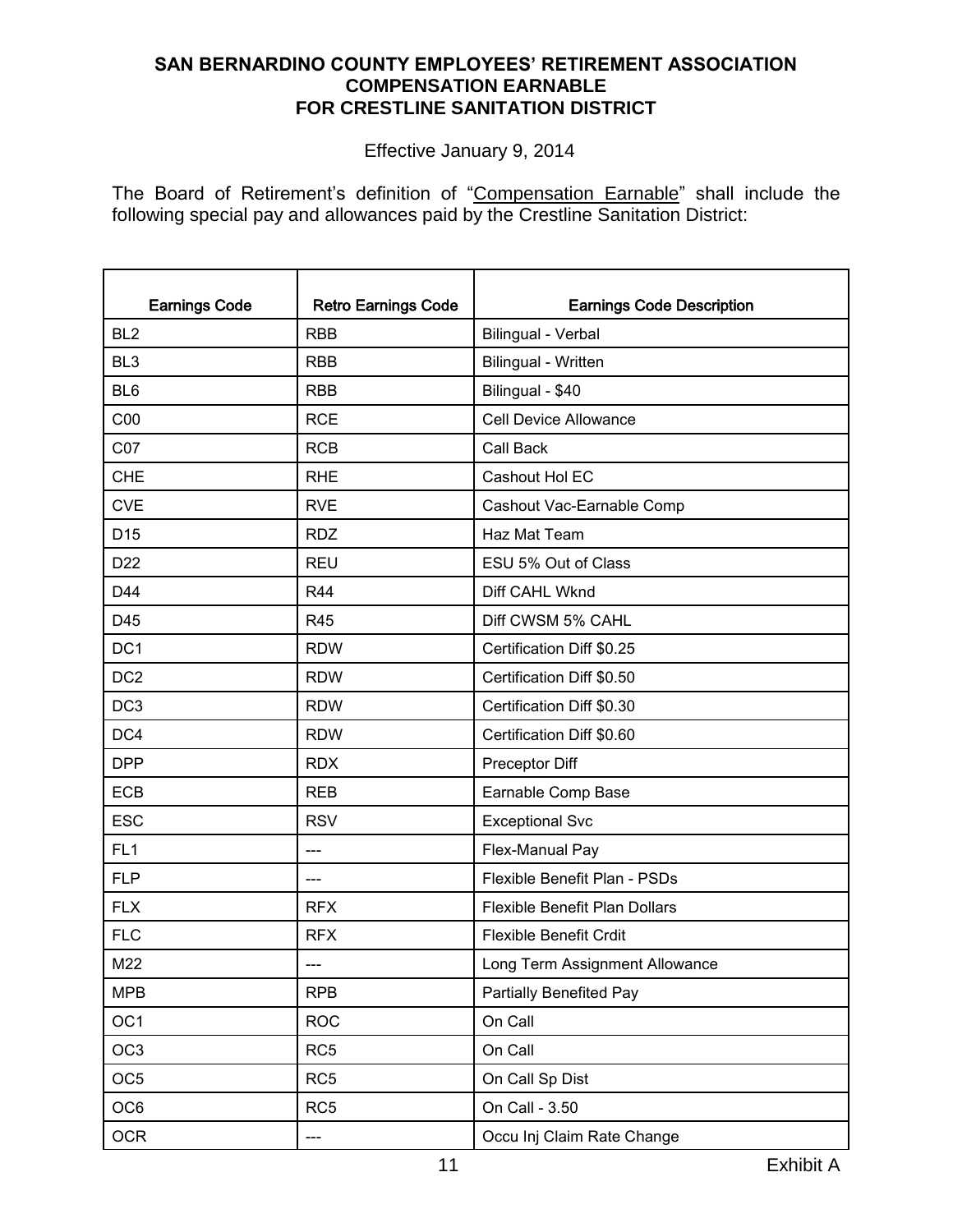# **SAN BERNARDINO COUNTY EMPLOYEES' RETIREMENT ASSOCIATION COMPENSATION EARNABLE FOR CRESTLINE SANITATION DISTRICT**

| PHH             | <b>RHR</b>      | Pd Holiday                    |
|-----------------|-----------------|-------------------------------|
| <b>PHR</b>      |                 | Paid Holiday                  |
| <b>PHS</b>      | <b>RHS</b>      | Paid Holiday Straight         |
| <b>RBR</b>      |                 | Base Rate of Pay Change       |
| <b>RGR</b>      |                 | Earnable Comp                 |
| <b>RTC</b>      |                 | <b>Excess Retirement Cash</b> |
| S <sub>25</sub> | <b>RSA</b>      | 2.5% Sp Assignment Comp       |
| S30             | <b>RSA</b>      | 3.0% Sp Assignment Comp       |
| S35             | <b>RSA</b>      | 3.5% Sp Assignment Comp       |
| S40             | <b>RSA</b>      | 4.0% Sp Assignment Comp       |
| S45             | <b>RSA</b>      | 4.5% Sp Assignment Comp       |
| S50             | <b>RSA</b>      | 5.0% Sp Assignment Comp       |
| S55             | <b>RSA</b>      | 5.5% Sp Assignment Comp       |
| S60             | <b>RSA</b>      | 6% Sp Assignment Comp         |
| S65             | <b>RSA</b>      | 6.5% Sp Assignment Comp       |
| S70             | <b>RSA</b>      | 7% Sp Assignment Comp         |
| S75             | <b>RSA</b>      | 7.5% Sp Assignment Comp       |
| SY <sub>1</sub> | <b>RSB</b>      | Standby                       |
| SY <sub>2</sub> | RY <sub>2</sub> | <b>Standby Minimum Wage</b>   |
| SY4             | RY4             | <b>Standby Amts Only</b>      |
| SY <sub>5</sub> | RY <sub>5</sub> | Standby                       |
| SY <sub>6</sub> | RY <sub>6</sub> | <b>Standby Minimum Wage</b>   |
| SY7             | RY7             | <b>Standby Critical</b>       |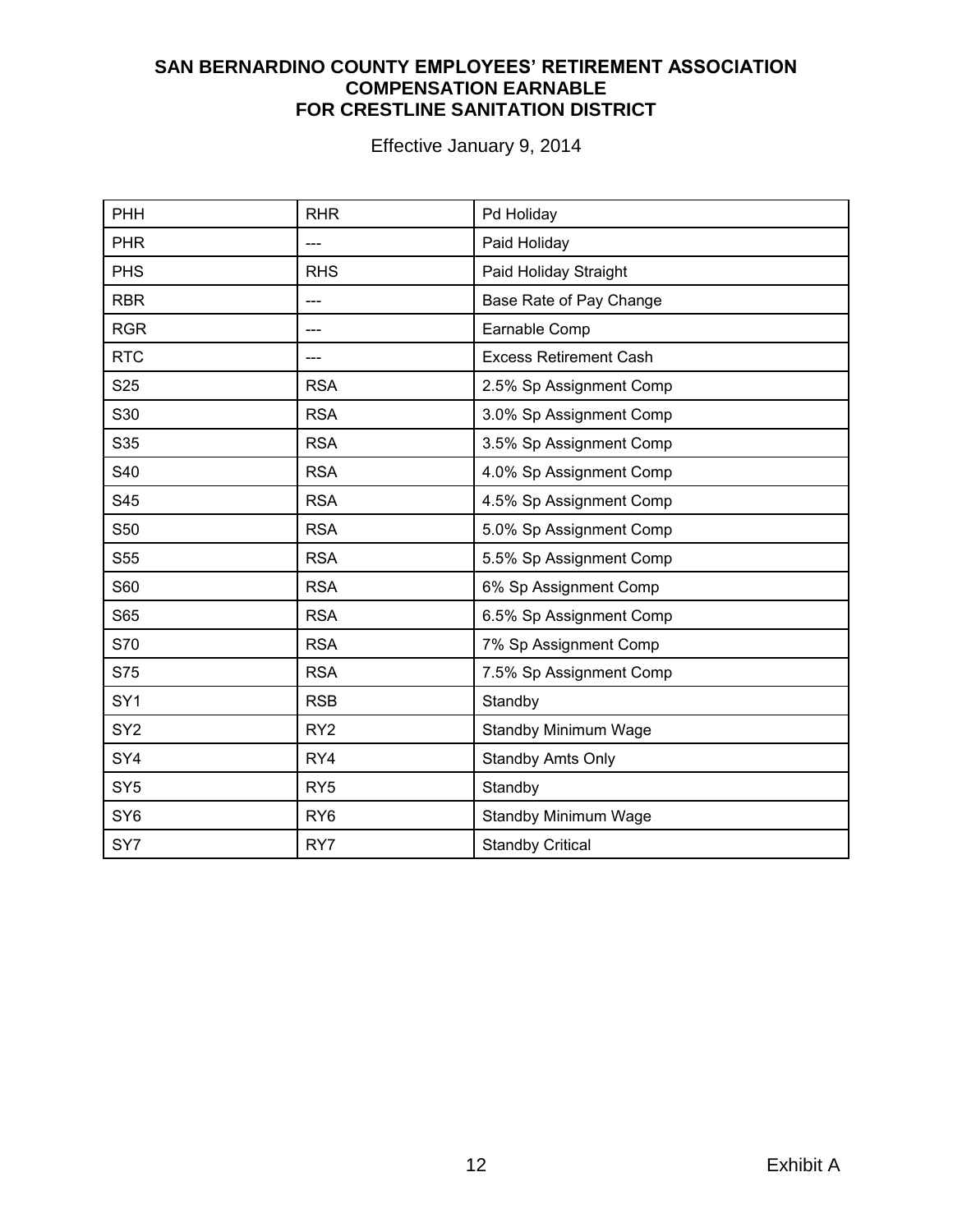#### **SAN BERNARDINO COUNTY EMPLOYEES' RETIREMENT ASSOCIATION COMPENSATION EARNABLE FOR THE DEPARTMENT OF WATER AND POWER OF THE CITY OF BIG BEAR LAKE**

Effective January 9, 2014

The Board of Retirement's definition of "Compensation Earnable" shall include the following special pay and allowances paid by the Department of Water and Power of the City of Big Bear Lake:

| <b>Earnings Code</b> | <b>Retro Earnings Code</b> | <b>Earn Code Description</b>                             |
|----------------------|----------------------------|----------------------------------------------------------|
| <b>BBECB</b>         | <b>BBREB</b>               | <b>Basic Hourly Rate</b>                                 |
| <b>BBBLP</b>         | <b>BBRBL</b>               | <b>Bilingual Pay</b>                                     |
| <b>BBPCB</b>         | <b>BBRPC</b>               | Discretionary Pay for Performance Pay                    |
| BBEB                 | <b>BBREP</b>               | <b>Educational Pay</b>                                   |
| <b>BBFBP</b>         | <b>BBRFB</b>               | Employer Paid Flexible Benefit Plan                      |
| <b>BBIP</b>          | <b>BBRIP</b>               | Incentive Pay                                            |
|                      |                            | Leave Accruals Cash Out (exclusive of leave cash out     |
| <b>BBACO</b>         | <b>BBRAC</b>               | after termination) E/C up to maximum annual accrual only |
| <b>BBLP</b>          | <b>BBRLP</b>               | Longevity Pay                                            |
| <b>BBOCP</b>         | <b>BBROC</b>               | Out of Class Pay                                         |
| <b>BBSB</b>          | <b>BBRSB</b>               | Stand-By Pay                                             |
| <b>BBUNI</b>         | <b>BBRUN</b>               | Uniform Allowance in Cash (no receipts required)         |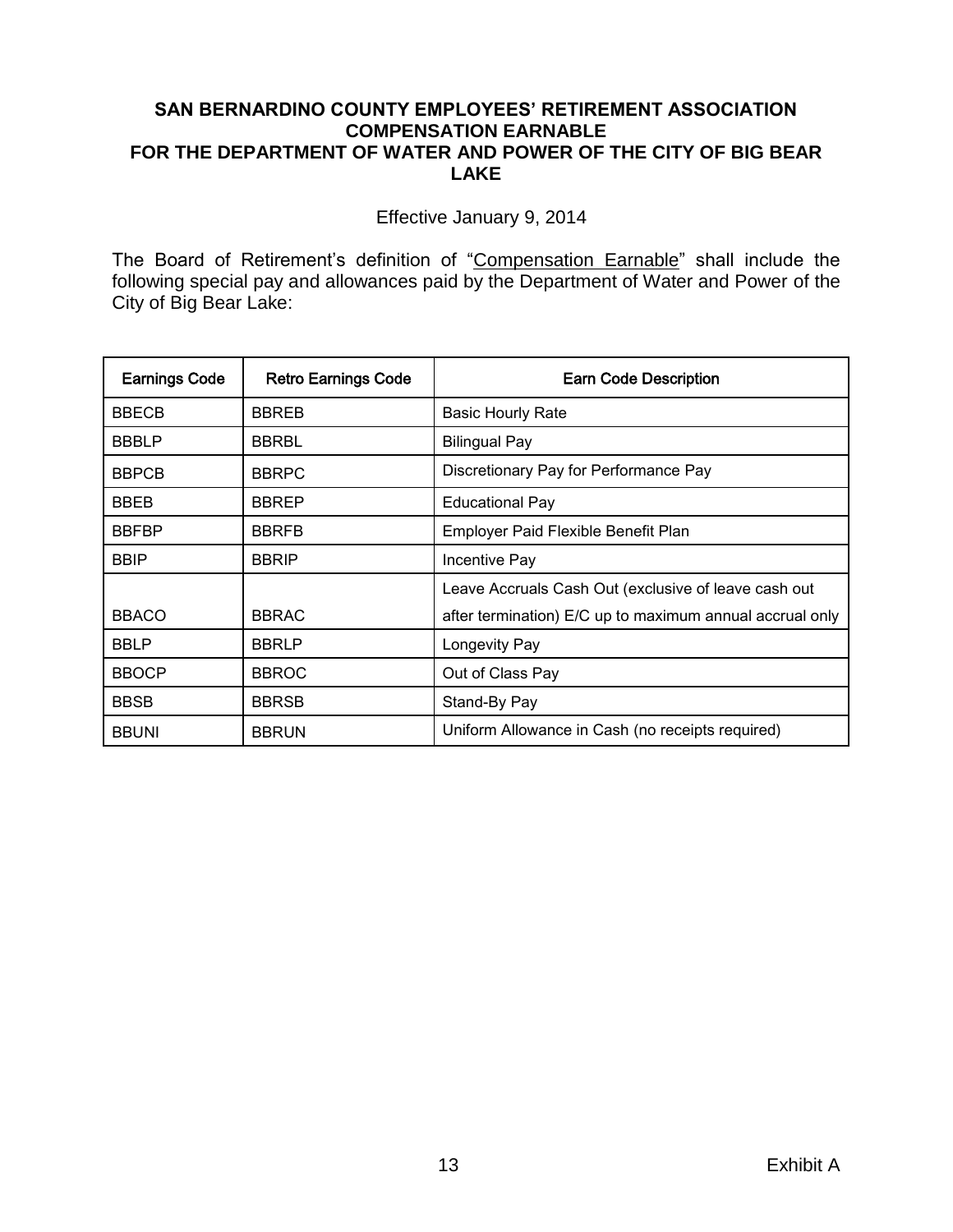# **SAN BERNARDINO COUNTY EMPLOYEES' RETIREMENT ASSOCIATION COMPENSATION EARNABLE FOR THE LAW LIBRARY FOR SAN BERNARDINO COUNTY**

Effective January 9, 2014

The Board of Retirement's definition of "Compensation Earnable" shall include the following special pay and allowances paid by the Law Library for San Bernardino County:

| <b>Earnings Code</b> | <b>Retro Earnings Code</b> | <b>Earnings Code Description</b>                           |
|----------------------|----------------------------|------------------------------------------------------------|
| <b>LLAA</b>          | LLRAA                      | Auto Allowance                                             |
| <b>LLECB</b>         | LI REB                     | <b>Basic Hourly Rate</b>                                   |
| <b>LLBOP</b>         |                            | Benefit Option Plan Excess Cash                            |
| <b>LLIP</b>          | LI RIP                     | <b>Employer Paid Medical and Dental Insurance Premiums</b> |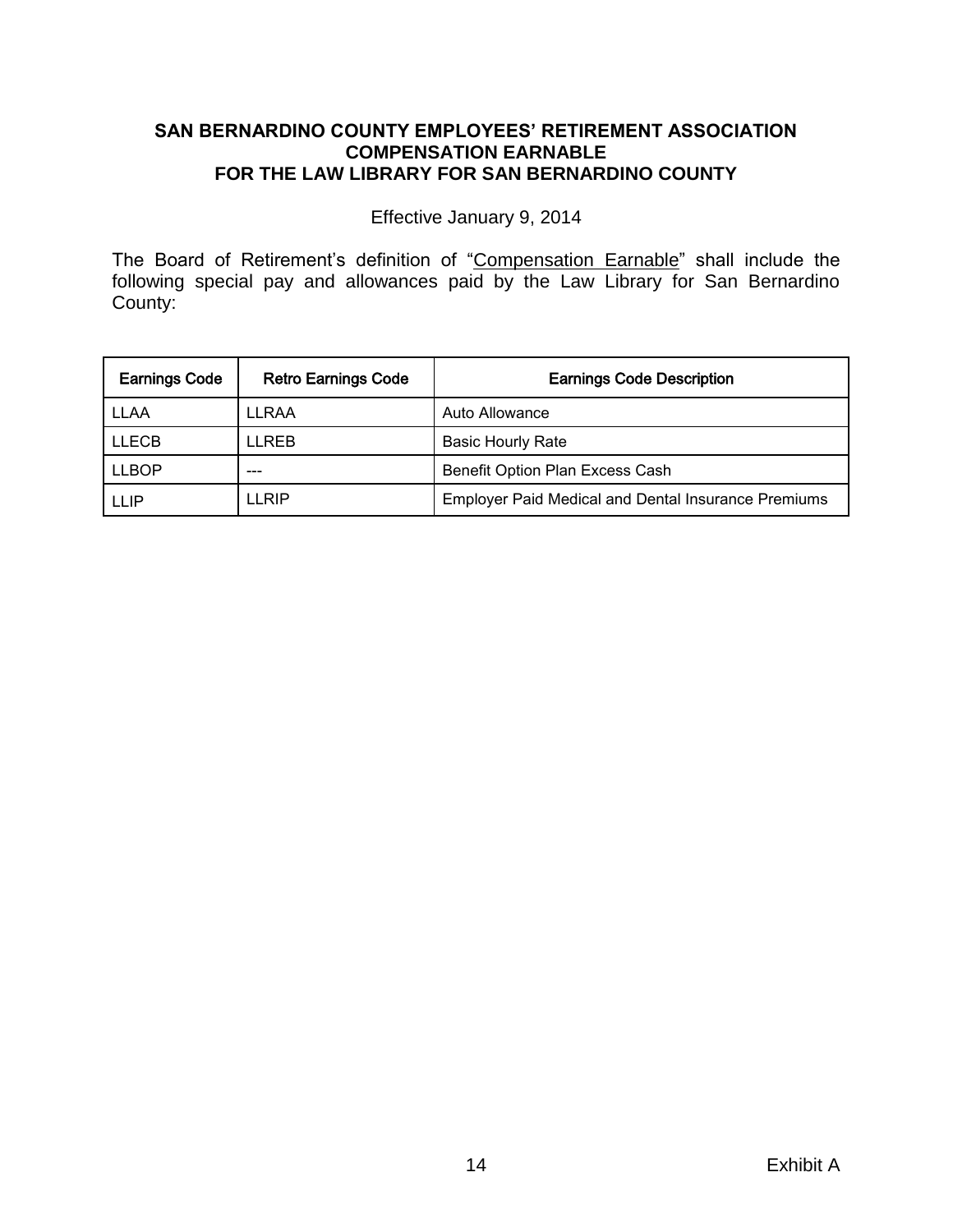### **SAN BERNARDINO COUNTY EMPLOYEES' RETIREMENT ASSOCIATION COMPENSATION EARNABLE FOR THE MOJAVE DESERT AIR QUALITY MANAGEMENT DISTRICT**

Effective January 9, 2014

The Board of Retirement's definition of "Compensation Earnable" shall include the following special pay and allowances paid by the Mojave Desert Air Quality Management District:

| <b>Earnings Code</b> | <b>Retro Earnings Code</b> | <b>Earnings Code Description</b>                      |
|----------------------|----------------------------|-------------------------------------------------------|
|                      |                            | Admin. Leave Cash Out - E/C up to maximum annual      |
| <b>MAALC</b>         | <b>MARAC</b>               | accrual only (requested by employee)                  |
|                      |                            | Administrative Leave With Pay (Base-removed from job  |
| <b>MAALP</b>         | <b>MAREB</b>               | for investigation)                                    |
| <b>MABDP</b>         | <b>MAREB</b>               | <b>Blood Donation Paid Leave</b>                      |
| <b>MABL</b>          | <b>MARBL</b>               | <b>Bilingual (All Units Except Management)</b>        |
| <b>MACB</b>          | <b>MARCB</b>               | Call Back                                             |
| <b>MACT</b>          | <b>MAREB</b>               | Compensation Time Taken (Base)                        |
| MAE11                | <b>MAREB</b>               | <b>Basic Hourly Rate</b>                              |
| MAE2A                | <b>MAREB</b>               | Annual Leave-Management & Supervisory Only (Base)     |
|                      |                            | Administrative Leave-Exempt and Management Only       |
| MAE2C                | <b>MAREB</b>               | (Base)                                                |
|                      |                            | Holiday Leave Pay (Base-for other than leave accrual  |
| MAE2H                | <b>MAREB</b>               | cashout after termination)                            |
| MAE2J                | <b>MAREB</b>               | Jury Duty Leave Pay (Base)                            |
|                      |                            | Administrative Leave Cash Out (System Generated) E/C  |
| MAE2L                | MAR2L                      | up to maximum annual accrual only                     |
| MAE2M                | <b>MAREB</b>               | Military Leave Pay (Base)                             |
| MAE2R                | ---                        | Retro Recovery that affect Compensation earnable      |
|                      |                            | Sick Leave Pay (Base-for other than leave accrual     |
| MAE2S                | <b>MAREB</b>               | cashout after termination)                            |
| MAE2U                | MAR2U                      | Auto Allowance                                        |
|                      |                            | Vacation Leave Pay (Base-for other than leave accrual |
| MAE2V                | <b>MAREB</b>               | cashout after termination)                            |
|                      |                            | Vacation Cash Out - regular and safety apply to       |
|                      |                            | compensation earnable (E/C up to maximum annual       |
| MAE2X                | MAR2X                      | accrual only)                                         |
|                      |                            | Holiday Cash Out - E/C up to maximum annual accrual   |
| MAE2Y                | MAR2Y                      | only                                                  |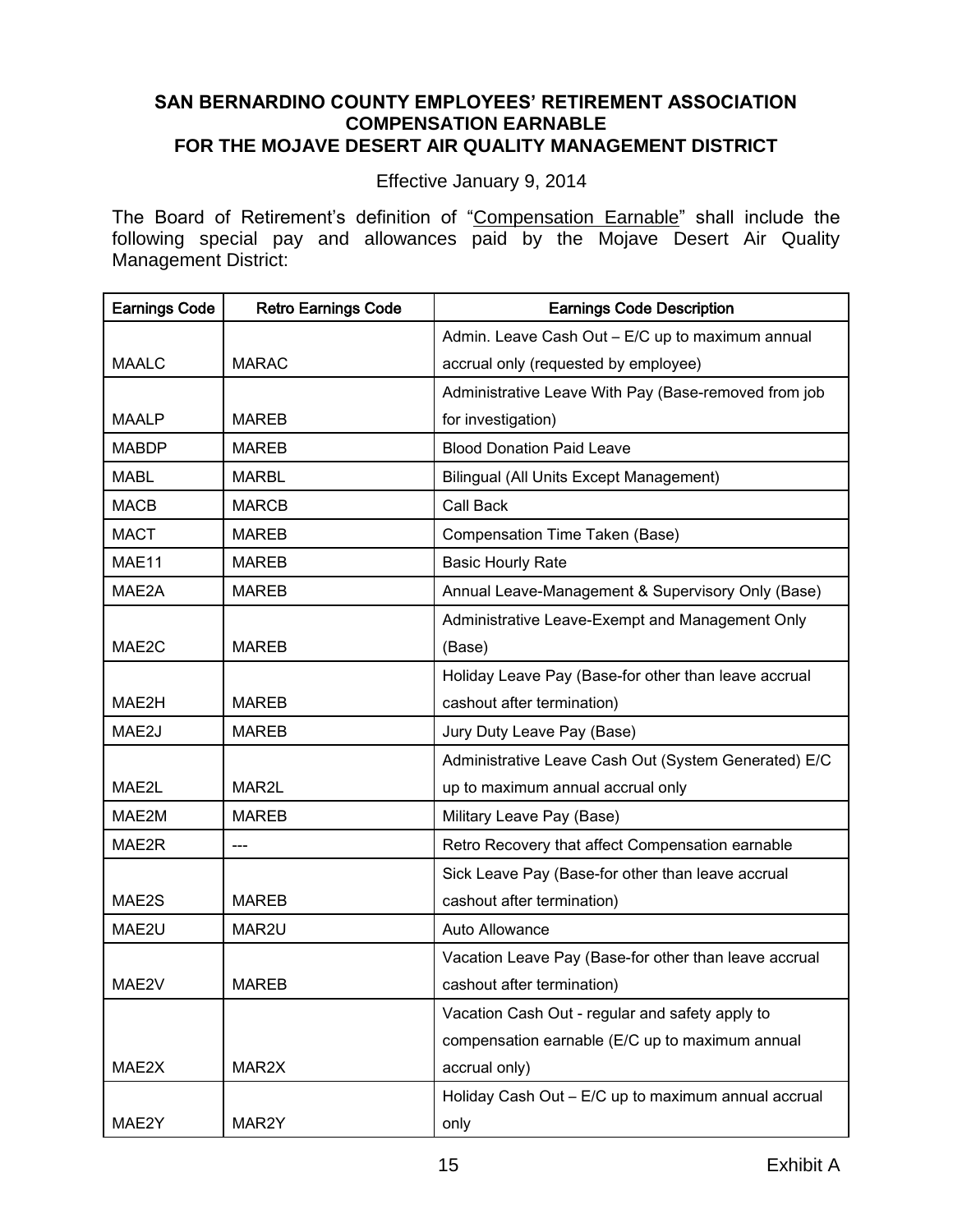#### **SAN BERNARDINO COUNTY EMPLOYEES' RETIREMENT ASSOCIATION COMPENSATION EARNABLE FOR THE MOJAVE DESERT AIR QUALITY MANAGEMENT DISTRICT**

| <b>MAETP</b> | <b>MAREB</b> | Education and Training Paid Leave (Base)                |
|--------------|--------------|---------------------------------------------------------|
| MAFBP        | <b>MARFB</b> | Employer Paid Benefit Plan                              |
| <b>MALS</b>  | <b>MARLS</b> | Longevity Pay                                           |
| <b>MANSD</b> | <b>MARND</b> | <b>Night Shift Differential</b>                         |
| <b>MAOC</b>  | <b>MAROC</b> | On Call                                                 |
| <b>MAPBP</b> | <b>MARPB</b> | Position Bilingual Pay                                  |
|              |              | Personnel Leave which continues employees regular       |
| <b>MAPL</b>  | <b>MAREB</b> | salary for exams, interviews and training (Base)        |
| <b>MARC</b>  |              | Retro Payments that affect Compensation earnable        |
| <b>MARL</b>  | <b>MAREB</b> | Relocation Leave (Base)                                 |
| <b>MARTC</b> |              | Retirement Benefits Paid in Taxable Cash                |
| <b>MASAP</b> | <b>MARSA</b> | Special Assignment Compensation                         |
| <b>MASB</b>  | <b>MARSB</b> | Standby                                                 |
| <b>MATDL</b> | <b>MAREB</b> | Occupational Injury - Temporary Disability Leave (Base) |
| <b>MAUTA</b> | <b>MARUT</b> | Uniform & Tool Allowance                                |
| <b>MAWL</b>  | <b>MAREB</b> | Witness Leave (Base)                                    |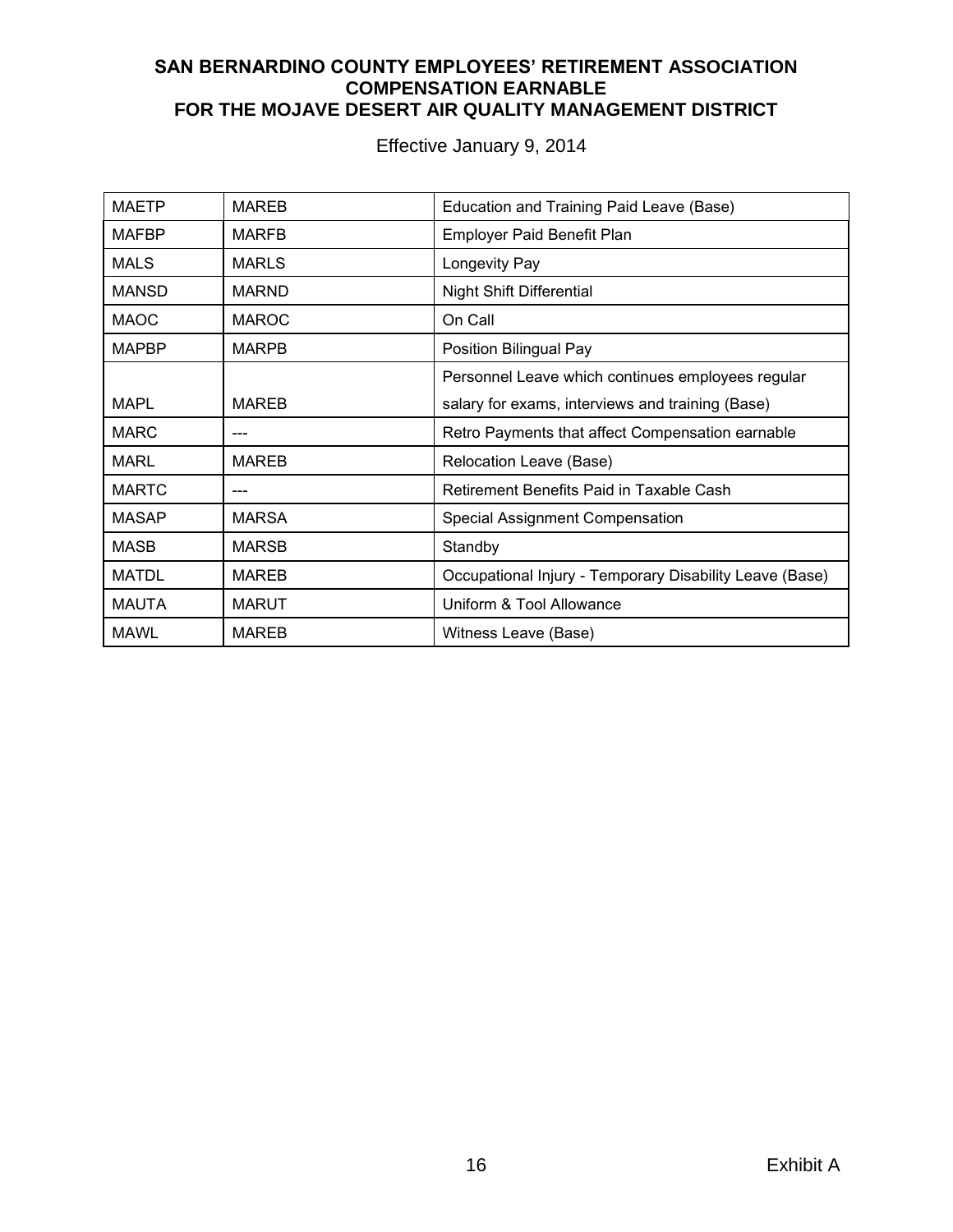#### **SAN BERNARDINO COUNTY EMPLOYEES' RETIREMENT ASSOCIATION COMPENSATION EARNABLE FOR SOUTH COAST AIR QUALITY MANAGEMENT DISTRICT**

Effective January 9, 2014

The Board of Retirement's definition of "Compensation Earnable" shall include the following special pay and allowances paid by South Coast Air Quality Management District:

| <b>Earnings Code</b> | <b>Retro Earnings Code</b> | <b>Earnings Code Description</b>                          |
|----------------------|----------------------------|-----------------------------------------------------------|
| <b>AQECB</b>         | <b>AQREB</b>               | <b>Basic Hourly Rate</b>                                  |
|                      |                            | Compensatory Time Sell Back (excludes Compensatory        |
| <b>AQCS</b>          | <b>AQRCS</b>               | Time associated with overtime)                            |
| <b>AQD</b>           | <b>AQRD</b>                | Dental                                                    |
| <b>AQBC</b>          | <b>AQRBC</b>               | <b>Employer Paid Benefit Cap</b>                          |
| <b>AQHP</b>          | <b>AQRHP</b>               | <b>Hazard Pay</b>                                         |
| <b>AQLI</b>          | <b>AQRLI</b>               | Life Insurance                                            |
| <b>AQM</b>           | <b>AQRM</b>                | Medical                                                   |
| <b>AQPFA</b>         | <b>AQRPF</b>               | Parking Fee Advance                                       |
| <b>AQPP</b>          | <b>AQRPP</b>               | Pay for Performance                                       |
| <b>AQRIP</b>         | <b>AQRRI</b>               | Rideshare Incentive Pay                                   |
| <b>AQDEF</b>         | <b>AQRDF</b>               | Shift Differential Pay                                    |
| <b>AQSLS</b>         | <b>AQRSL</b>               | <b>Sick Leave Time Sell Back</b>                          |
| <b>AQSBB</b>         | <b>AQRSB</b>               | Skill-Based Pay - Bilingual                               |
| <b>AQSBE</b>         | <b>AQRSB</b>               | Skill-Based Pay - Educational Degrees, Certificates, etc. |
| <b>AQSBS</b>         | <b>AQRSB</b>               | Skill-Based Pay - Shorthand                               |
| <b>AQSP</b>          | <b>AQRSP</b>               | <b>Standby Pay</b>                                        |
| <b>AQVS</b>          | <b>AQRVS</b>               | <b>Vacation Time Sell Back</b>                            |
| <b>AQVTA</b>         | <b>AQRVT</b>               | <b>Vehicle Transition Allowance</b>                       |
| <b>AQV</b>           | <b>AQRV</b>                | Vision                                                    |